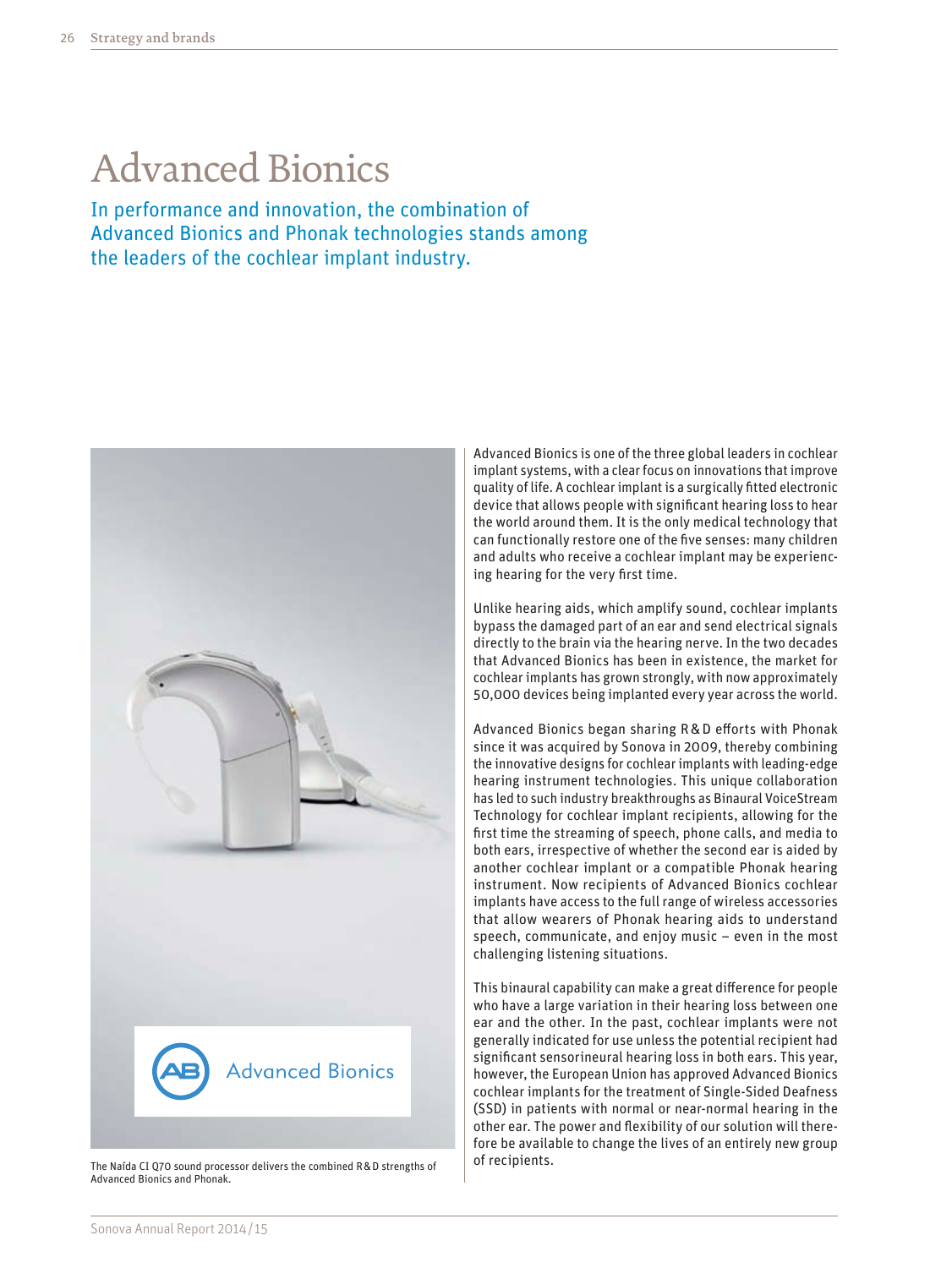#### A versatile implant platform

The surgically fitted internal part of a cochlear implant system must be highly accurate in the location and timing of the electrical signals that it sends to the hearing nerve; it must also have the inbuilt versatility to make optimum use of every advance in external sound processor technology. The Advanced Bionics HiRes 90K implant family features stateof-the-art sound processing circuitry, providing optimal programming flexibility, a wide spectrum of ways to deliver sound, and upgradeability to ensure that recipients get the full benefit from future innovations.

HiRes 90K implants can be combined with the HiFocus family of electrodes. With three custom options to choose from, surgeons can select the most appropriate shape and type of electrode to suit each individual recipient's needs. The Advanced Bionics HiFocus Mid-Scala electrode is the industry's latest innovation in electrode design: built using highly sophisticated manufacturing processes, the electrode has been designed for optimal placement in the cochlea to protect its delicate structures, preserve any residual hearing, and give recipients the ability to hear the greatest number of individual frequencies for improved speech understanding and the enjoyment of music.

Our aim is to make life with a cochlear implant as normal and convenient as possible. We are therefore delighted that Advanced Bionics HiRes 90K implants received CE Mark approval this year that allows recipients to have MRI scans (at 1.5T field strength) without having to remove the implant magnet, which is used to hold the external headpiece in place. Having this approval means that diagnostic imaging will be simpler and quicker – and recipients will not need to undergo procedures to remove and then replace the magnet.

#### Shared innovation leadership

The introduction of the Naída CI Q70 sound processor (Naída CI) has received a strong market response. The first product to benefit from the combination of Advanced Bionics and Phonak innovations, it brings to cochlear implant recipients the benefits of the industry's most advanced technologies for natural sound delivered to both ears. Just one touch activates Phonak Binaural VoiceStream Technology, sending optimized voice, telephone or media player sound simultaneously, in real time, to both ears, whether to a compatible Phonak acoustic hearing aid or a Naída CI electronic sound processor.

Advanced Bionics can now offer cochlear implant recipients the complete range of wireless connectivity accessories enjoyed by Phonak hearing aid wearers, including Roger wireless communications, ComPilot streamers, AB myPilot remote controls, and the Phonak TVLink and RemoteMic accessories. Their advanced features and functionality connect recipients to the full range of electronic devices used in daily life. For improved speech understanding in noisy environments, the Phonak Roger system discreetly links the Naída CI sound processor with the Roger Pen or RemoteMic wireless communication devices. Recent studies show that cochlear implant recipients using this technology have a significantly better speech understanding in noisy environments than even normalhearing adults.

Collaboration in R&D has opened up yet more potential synergies between Advanced Bionics and Phonak. The company has launched a partnership program with selected hearing aid retail channels to serve clients with significant hearing loss, informing them about cochlear implants as an effective solution beyond hearing aids. The broad uptake of the Naída CI sound processor also creates opportunities for the hearing aid retail centers to work with cochlear implant recipients by providing and servicing Phonak accessories for the processor. The continuing integration of Advanced Bionics and Phonak technologies will further strengthen this partnership.

Living life to the fullest should not mean having to stay on dry land. Advanced Bionics has already established a leading position in giving cochlear implant recipients the chance to enjoy sound in water with Neptune, the world's first and only swimmable sound processor. This year, we added a unique accessory for our Naída CI processors: the AquaCase enclosure, which safeguards the sound processor in any environment and during the most rugged activities. The AquaCase features a security lock and special corrosion-resistant materials that stand up to water, dirt, mud, sand, and other grime. Recipients can wear it with a compatible clip, armband, and lanyard. The AquaCase is designed to be used with the swimmable AquaMic, the unique, IP 68-rated microphone from Advanced Bionics. The AquaMic headpiece is 100% waterproof and does not require a bag or enclosure that would significantly reduce sound quality.

The next step-change innovation from Advanced Bionics will be the approval and launch of the Naída CI sound processor, ready for EAS (electro acoustic stimulation). This offers the full integration of Advanced Bionics and Phonak technology for recipients with some residual hearing who are seeking the most natural-sounding hearing experience. The processor combines the electric sound signal from an Advanced Bionics cochlear implant with acoustic sound from a Phonak hearing aid. The combination of electrical and acoustical stimulation should allow recipients to hear high and low frequencies for a more natural hearing experience and improved music enjoyment.

<sup>1</sup> Wolfe J. et al (2013)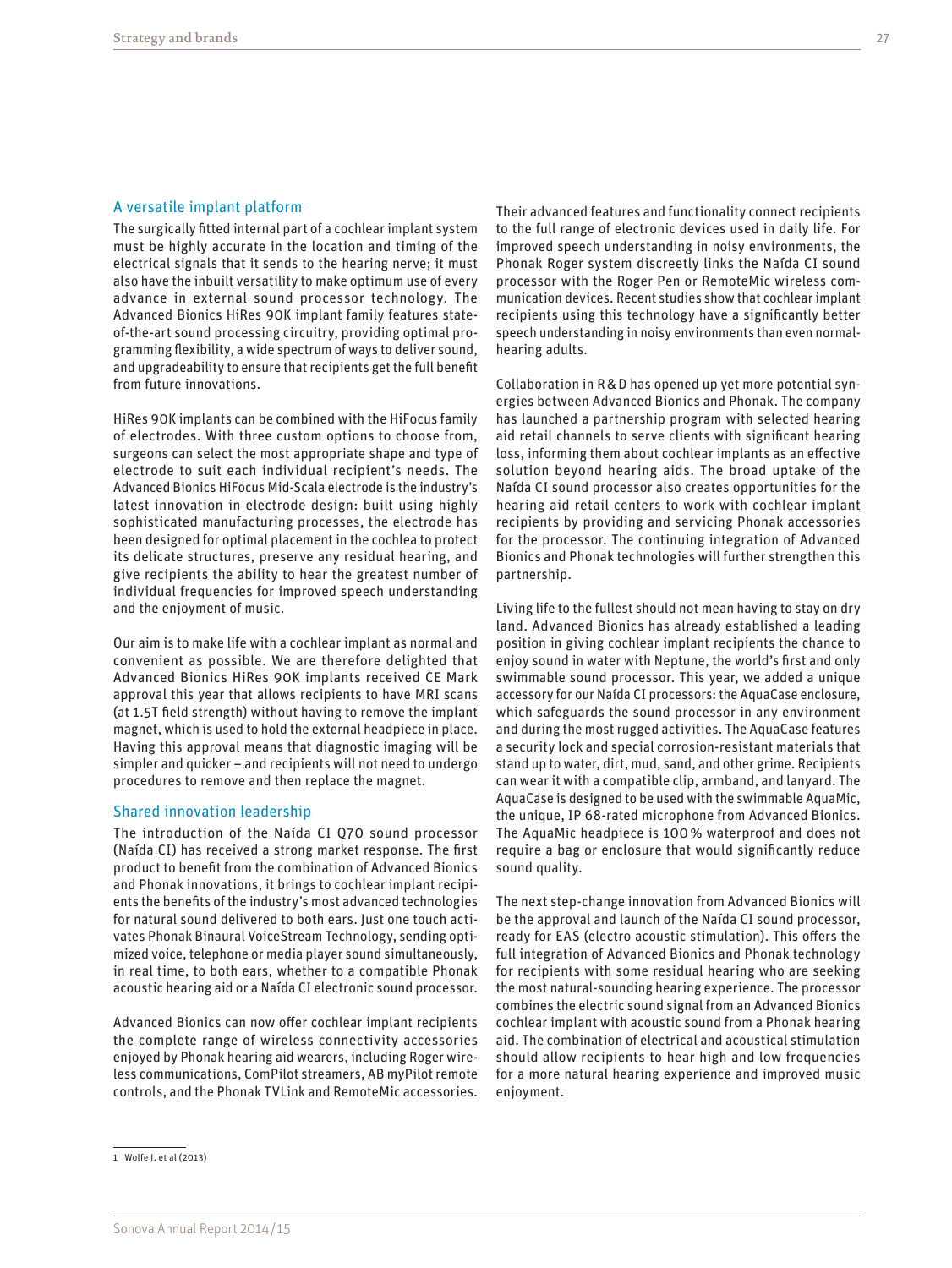Constant innovation is the fruit of our strong commitment to academic and industry research into significant hearing loss and its treatment. In 2014/ 15, we renewed and expanded that commitment, increasing the number of research partnerships with leading cochlear implant centers around the world.

### Expanding markets for innovation

Advanced Bionics continues to strengthen its position in new markets as we secure further approvals for innovative products. In Australia, the HiFocus Mid-Scala electrode and the Naída CI sound processor have become commercially available for the first time.

Our unique Neptune swimmable sound processor is now available to cochlear implant recipients in China and Japan. Neptune is designed to help recipients hear both in and out of the water; it is warranted for use in oceans, lakes, and rivers as well as pools, showers, and baths. It has proved popular for all ages: 95% of adult recipients are satisfied with Neptune; 9 out of 10 parents choose Neptune to help their children hear in the water, while 90% of audiologists agree that its stylish design helps fulfill the needs of their patients.

## CONTINUOUS INNOVATION

Linda Mier meticulously inspects the components of a cochlear implant. Some of the parts that comprise the implant have microscopic dimensions, smaller than the diameter of a human hair and require precision handling under a microscope. Together with other specialists, she works at the Advanced Bionics headquarters in Valencia, California in a special clean room facility that is carefully controlled for dustparticles, temperature and moisture. The staff here wears protective gear that covers clothing, hair, hands, and shoes.

Abhijit Kulkarni, Vice President, Research and Technology at Advanced Bionics, explains: "Creating technology that will be implanted in an individual is a huge responsibility. In our work, the standards of precision and accuracy can never be high enough." As well as skilled craftsmanship, implant production calls for cutting-edge technology,

and it must meet the highest international safety standards for sterile medical products. Inspectors regularly come from all over the world to examine every last detail of the production operation. Each step in the work of every single employee must be clearly traceable. Certification by leading Notified Bodies such as the US Food and Drug Administration (FDA) and Germany's Technical Inspection Association (TÜV) are required for distribution of the products.

"We make every effort to ensure that users enjoy the best possible hearing," says Hansjürg Emch, Group Vice President Medical of Sonova and President of Advanced Bionics. "Their trust in us is the greatest honor we could receive, and it motivates us to attain ever higher standards of performance, day after day." Recipients of cochlear implants are regularly invited to Valencia so that they can report to the staff on life with the products. "It's highly motivating to get direct feedback about the positive impact of our cochlear implants on people's lives," research leader Kulkarni notes. "At the same time, reports on

customers' experiences help us to continue developing our products."

Advanced Bionics is a global innovation leader in the cochlear implant segment. A foundational element of its product portfolio is the flexibility designed into the cochlear implant electronic platform. "We continue to push the boundaries of auditory science every day and our implant electronics have been designed with the flexibility to embody these advances for years to come. This means that recipients can expect to have access to the very latest developments without having to undergo another procedure," Kulkarni explains. "Innovation doesn't simply happen out of the blue. On the contrary, it is largely the result of a long-term vision and targeted investments in the future. We believe that technology has to anticipate the future so that our customers always have the best possible opportunity to hear."